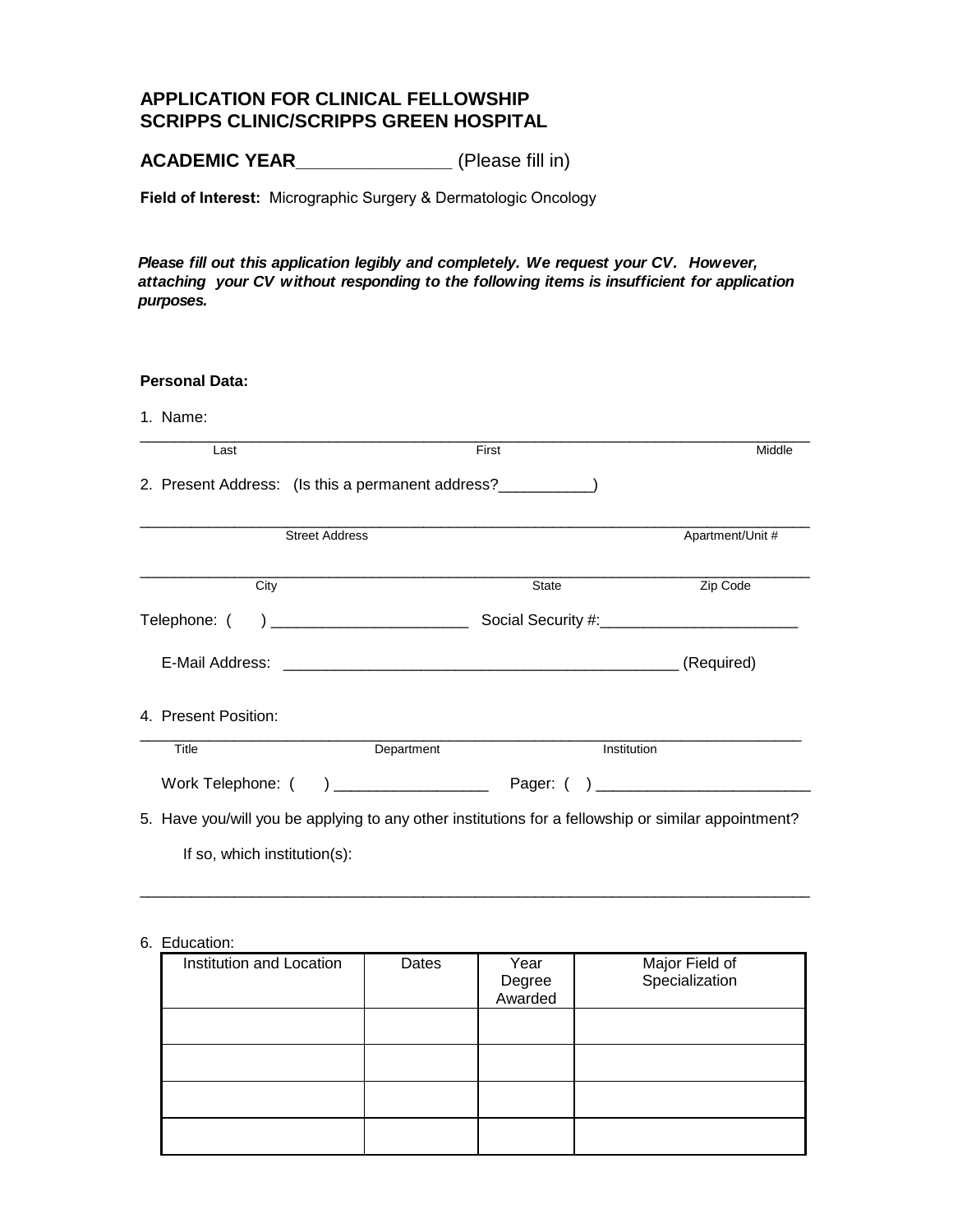- 7. Academic Honors:
- 8. Fellowships and Scholarships held:

| Title | Institution | Dates |
|-------|-------------|-------|
|       |             |       |
|       |             |       |
|       |             |       |

## **Professional Experience:**

9. Academic, research, clinical, and other positions held:

| Title | Institution | Dates |
|-------|-------------|-------|
|       |             |       |
|       |             |       |
|       |             |       |

10. Bibliography: List on a separate sheet and enclose with this application.

## **References:**

11. Names and addresses of at least three persons, who are acquainted with your academic and professional experience, from whom we may request confidential statements in support of your application (at least 2 of the 3 should be persons with whom you have worked most closely in your major field):

| Name and Title | Address | Telephone |
|----------------|---------|-----------|
|                |         |           |
|                |         |           |
|                |         |           |
|                |         |           |
|                |         |           |
|                |         |           |
|                |         |           |
|                |         |           |

12. Are you licensed to practice medicine? \_\_\_\_\_\_\_\_\_\_

If so, in what states(s) and what are your license numbers?

13. If you have a Drug Enforcement Administration number, please list:<br>

*NOTE: All clinical fellows are required to have a current California license to practice medicine prior to starting their Fellowship Program.*

\_\_\_\_\_\_\_\_\_\_\_\_\_\_\_\_\_\_\_\_\_\_\_\_\_\_\_\_\_\_\_\_\_\_\_\_\_\_\_\_\_\_\_\_\_\_\_\_\_\_\_\_\_\_\_\_\_\_\_\_\_\_\_\_\_\_\_\_\_\_\_\_\_\_

14. If you are ECFMG certified, what is your certification number? \_\_\_\_\_\_\_\_\_\_\_\_\_

Date: \_\_\_\_\_\_\_\_\_\_\_\_\_\_\_